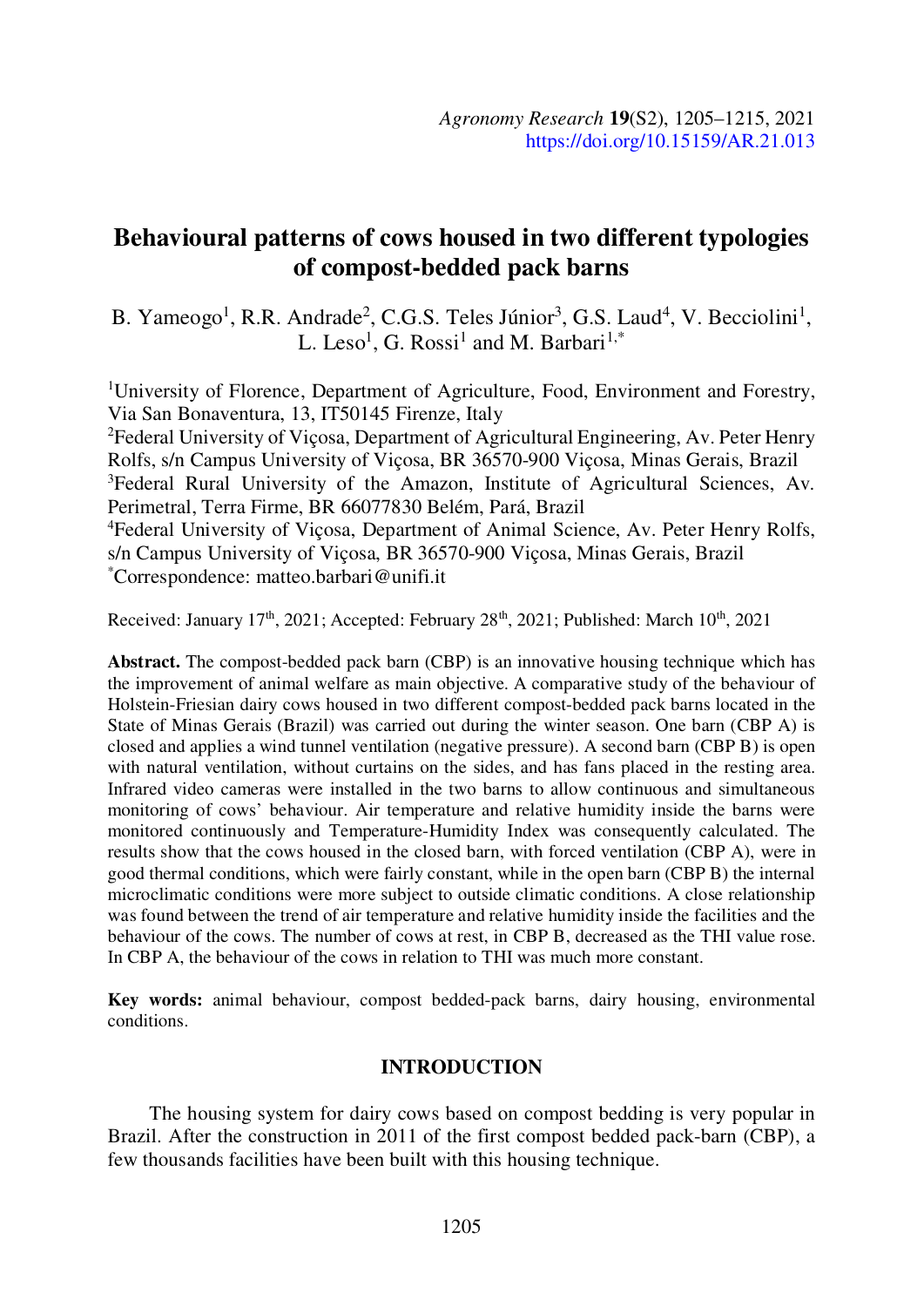This loose housing solution today is known all over the world (Leso et al., 2020). The improvement of animal welfare for dairy cows is the main reason of the success of compost barns around the world (Black et al., 2013; Leso et al., 2013; Bewley et al., 2017; Mota et al., 2019). The compost barn system has demonstrated suitable results also in terms of improved hygiene and lameness scores (Costa et al., 2018; Pilatti et al., 2019), increased longevity of the cows (Leso et al., 2019), improved productivity per animal (Barberg et al., 2007; Black et al., 2013). Silva et al. (2019) found not significant economic differences between milk-production systems based on compost bedding and free stall, stating that management ease and bedding material availability could be decisive to choose one system over the other.

The CBP system consists of a wide covered space available for the cows with an open bedded pack area, useful for resting and exercise. Because the animals can walk freely within the barn, this system is also indicated with the name Freewalk (Bewley et al., 2017; Galama et al., 2020).

The building solution can be very simple, because it can be based just on a fully open structure with a roof. The completely open barn with natural ventilation is the solution generally adopted in Brazil. However recently some barns have been realized with a closed structure provided with a mechanical ventilation system and an evaporative cooling system (Andrade, 2020). Since the design of the building is fundamental for the achievement of acceptable productive results, it is necessary to deepen the analysis of the building solutions, which have to be considered in relation to the different climatic conditions. Therefore, the purpose of this work was to compare the behaviour of Holstein-Friesian cows kept in two different housing solutions, one based on natural ventilation in a completely open barn and one based on mechanical ventilation in a closed barn, in order to give useful suggestions in design and management of the barns.

# MATERIALS AND METHODS

The study was carried out in a farm of Minas Gerais State (Brazil) with two different dairy barns in the winter season (July 7 – August 6, 2019).

One of the barns, housing lactating cows, is closed and applies a wind tunnel system. The other one, used for dry cows, is open with natural ventilation.

The closed compost barn (CBP A) housed during the trials 85 Holstein-Friesian lactating cows, in good health state. The average milk yield was  $25.58 \text{ L}$  cow<sup>-1</sup> per day with a maximum of 47 L and a minimum of 6 L. The 30 fresh cows (first period after calving) had an average milk yield of  $17 L \text{ cow}^{-1}$  while the other 55 cows gave an average of 30.24 L cow-1. The cows were milked twice a day, early in the morning and in the afternoon. The average body weight of lactating cows, taken on  $18<sup>th</sup>$  July 2019, was 726.67 kg.

The barn is oriented in north-west / south-east direction. The facility has a length of 55 m and a width of 26.8 m. The total available area for cows  $(1,100 \text{ m}^2)$  includes a bedding area (880 m<sup>2</sup>) and a feeding area (220 m<sup>2</sup>). The surface/head with 85 cows kept inside is 10.35 m<sup>2</sup> in bedding area and 12.94 m<sup>2</sup> totally (Fig. 1). The barn is 5 m high in eaves and 7 m high in ridge. The gabled roof is made by galvanized steel sheets. Curtains in polyethylene of blue colour are placed on the two main sides of the building. Inside the facility five deflectors are installed to address the air flow. The lighting of the barn is realized by led lamps (100 W) placed in the resting area and in the feeding alley.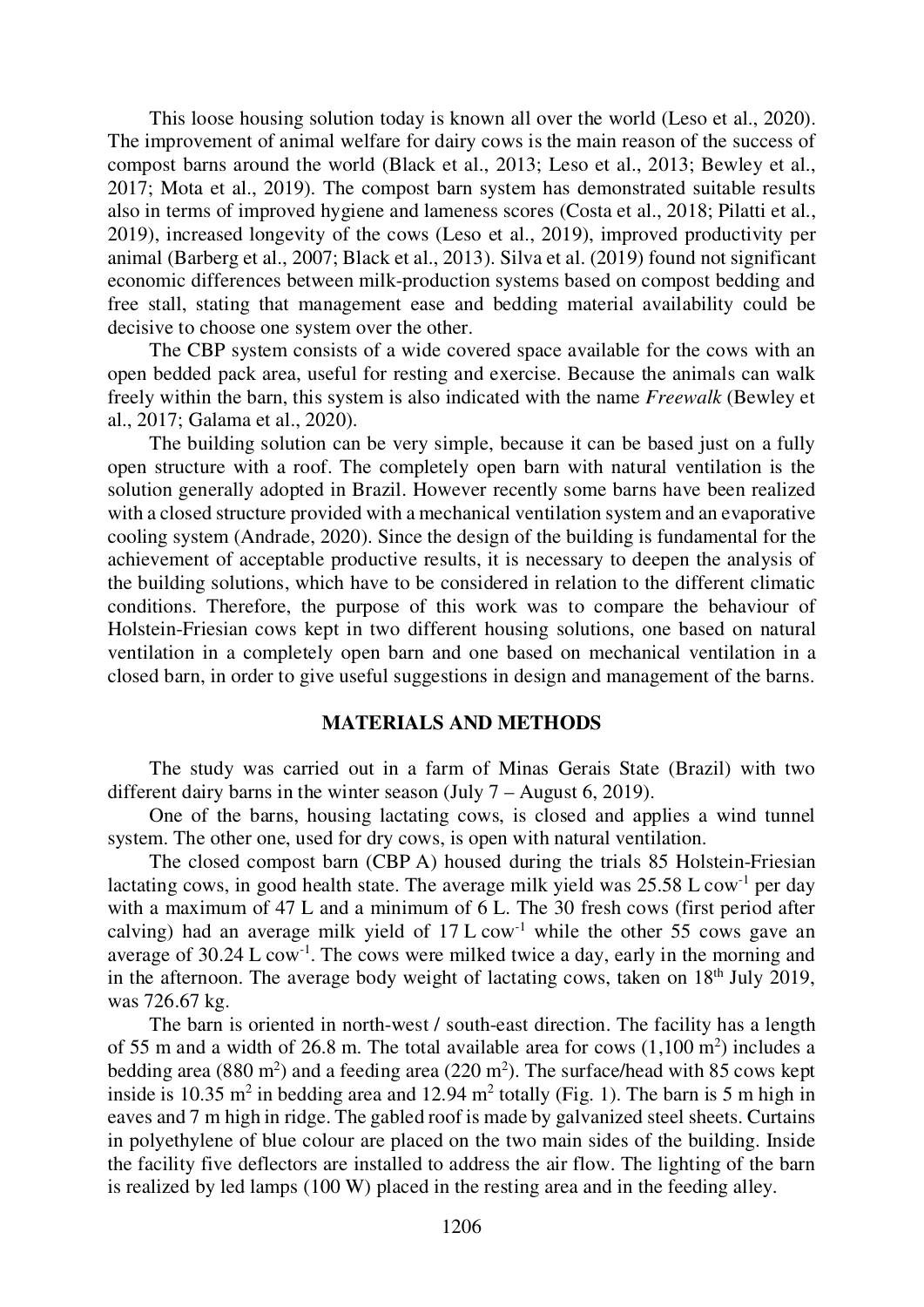An evaporative cooling system, consisting in five fibro-cellulose panels, is installed in CBP A in southeast side. The system works when the temperature rises above 21 °C with a relative humidity below 75%. Five fans (BigFan®), placed the northwest side, provide for the extraction of air from the building. The fans, 3.5 m diameter and 2.0 hp power, operate continuously 24 hours a day.

The open facility (CBP B) housed 24 Holstein-Friesian dry cows, in good health state. The average body weight of dry cows, taken on  $18<sup>th</sup>$  July 2019, was 818.67 kg.

The barn is oriented in the same northwest - southeast direction. The available area for cows is 450 m<sup>2</sup> (25 m length, 18 m width), with a resting area of 350 m<sup>2</sup> and a feeding area of 100 m<sup>2</sup>. The surface/head with 24 cows kept inside is  $14.58 \text{ m}^2$  in bedding area and 18.75 m<sup>2</sup> totally (Fig. 1). The building is 5 m high in eaves and 7 m high in ridge. It is a completely open barn. The gabled roof is made by galvanized steel sheets and no curtains are installed on the sides. In the resting area, 3 circulation fans are placed to move the air towards the animals. A misting cooling system is installed in the feeding corridor.





A mix of coffee husk and dry sawdust is employed as bedding material in CBP A, with a thickness of 0.60 m. A tractor equipped with a chisel with roller is used twice daily to stir the bed, totally 18 min day<sup>-1</sup>. New fresh and dry bedding material is added every 10 days about for a thickness of 5 cm, corresponding to a total of  $44 \text{ m}^3$  (1.55 m<sup>3</sup>) per head, month) to maintain under control the moisture level of the pack. The total renewal of the litter is carried out once a year. The amount of compost removed each year is a total of  $528 \text{ m}^3$ .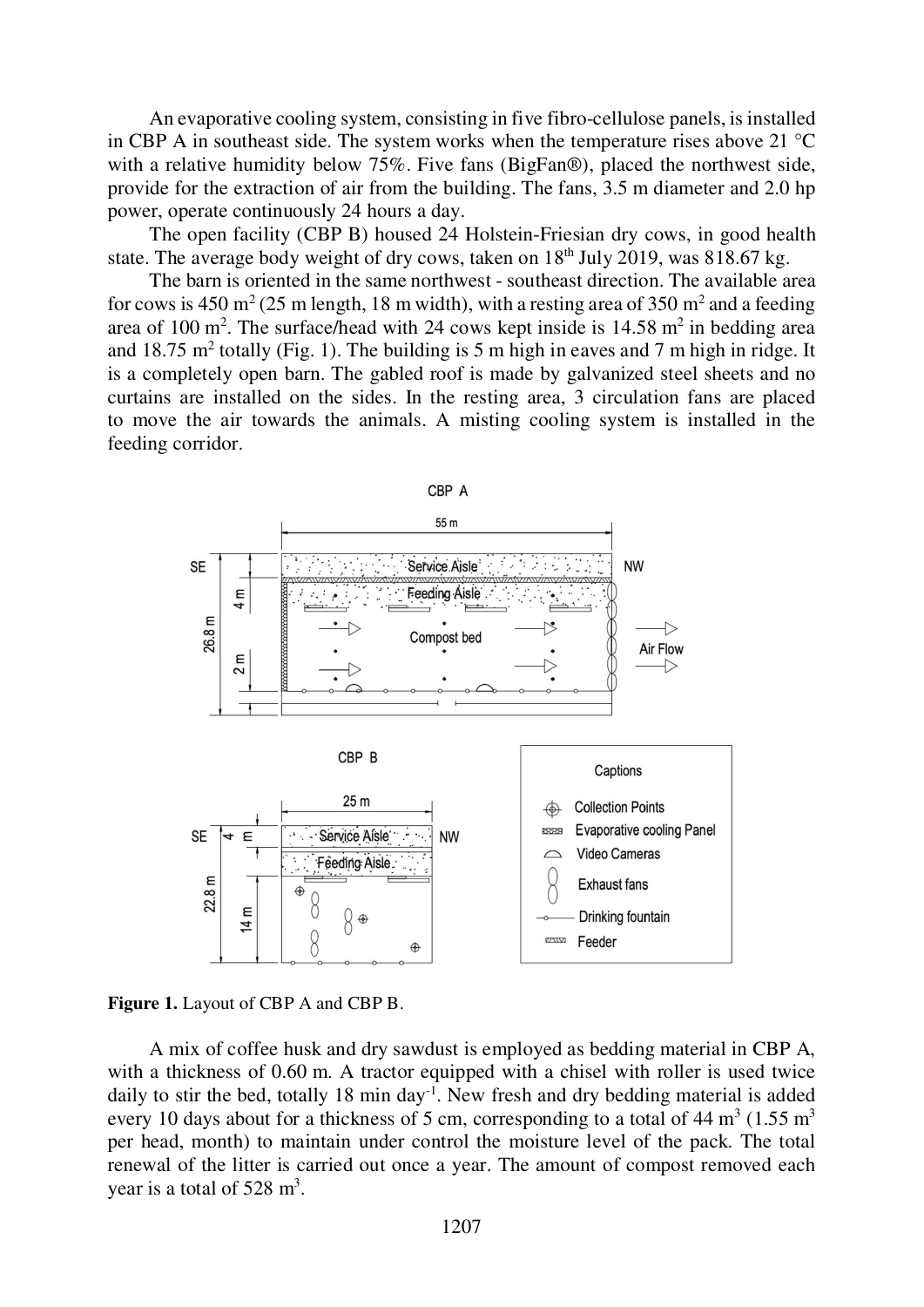Also in CBP B a dry sawdust and coffee husk mix is employed as litter material, with a thickness of 0.30 m. The same tractor of CBP A is used to stir the bedding once daily (5 minutes). Fresh and dry litter is added every month, with a thickness of 3 cm, corresponding to  $0.44 \text{ m}^3$  per head, month. The bedded pack is completely renewed once every two years  $(105 \text{ m}^3)$ .

During the trials data loggers were installed inside in the middle of each barn, at a height of 2.5 m, and outside, to measure air temperature ( $\degree$ C) and relative humidity ( $\%$ ) (HOBO® Data Logger Ux100-003 - Onset - USA; precision  $\pm$  0.21 °C temperature;  $\pm$  3.5% RH). The data loggers were programmed to measure and store at 5-minute intervals, 24 hours a day.

A number of spots was established inside and outside the barns, in order to acquire representative measures. In CBP A, the resting area was divided into 9 equal parts, while the feeding area was divided into 3 parts. In CBP B the division was in 3 equal areas for resting area and 1 area for feeding alley. Each environmental measure was taken in the centre of all spots, 0.1 m height above the litter (pack level) and 1.3 m height (animal level).

A dedicated video recording system with infrared cameras (VMI-CAM1782N-IRP-L3 with a minimum resolution of 420 lines, lens with a focal length of 3.6 mm, connected to a microcomputer through two 16-channel image capture cards) was installed in each barn to allow continuous monitoring of cows behaviour during all the day (24 hours, day and night): 4 cameras in CBP A, 1 camera in CBP B. These cameras were placed to collect images of the resting area and the feeding alley, in order to see all the cows inside the barns at any time. Video cameras recording was simultaneous in the two barns.

The videos obtained were transformed into images, in order to facilitate the counting of the animals thanks to the free software 'Free Video to JPG Converter v.5.0.101 build 201', downloaded on the internet. The program allowed capturing images every 20 seconds.

The data collection period (video recordings) was one week for each barn from July 29 to August 06. Within this period, 3 days were selected as most representative, so 72 hours recording was taken into consideration for processing. The images were selected with an interval of 5 minutes (288 images for 24 hours, for each camera).

To assess the level of heat stress of the cows, with reference to the temperature and relative humidity of the air, the temperature and humidity index, THI, was used. Several formulas exist for the evaluation of the thermal comfort inside the barns. The THI formula according to Mader et al. (2006) and taken as reference by the International Commission of Agricultural and Biosystems Engineering (Panagakis et al., 2009) was used:

$$
\text{THI} = (0.8 \times \text{Tdb}) + \left[ \left( \frac{\text{RH}}{100} \right) \times (\text{Tdb} - 14.3) \right] + 46.4 \tag{1}
$$

Tdb = dry-bulb temperature (°C); RH = relative humidity (%); 0.8, 14.3 and  $46.4 =$ constants.

Usually a THI of 74 or less is considered normal, 75 to 78 gives an alert status, 79 to 83 a danger status, and a THI equal to or above 84 indicates an emergency condition (Thom, 1959; Hubbard et al., 1999; Damasceno et al., 2019). However, already THI values above 72 could represent a stress condition for Holstein cows, which may lead to reduced productivity (Johnson, 1980).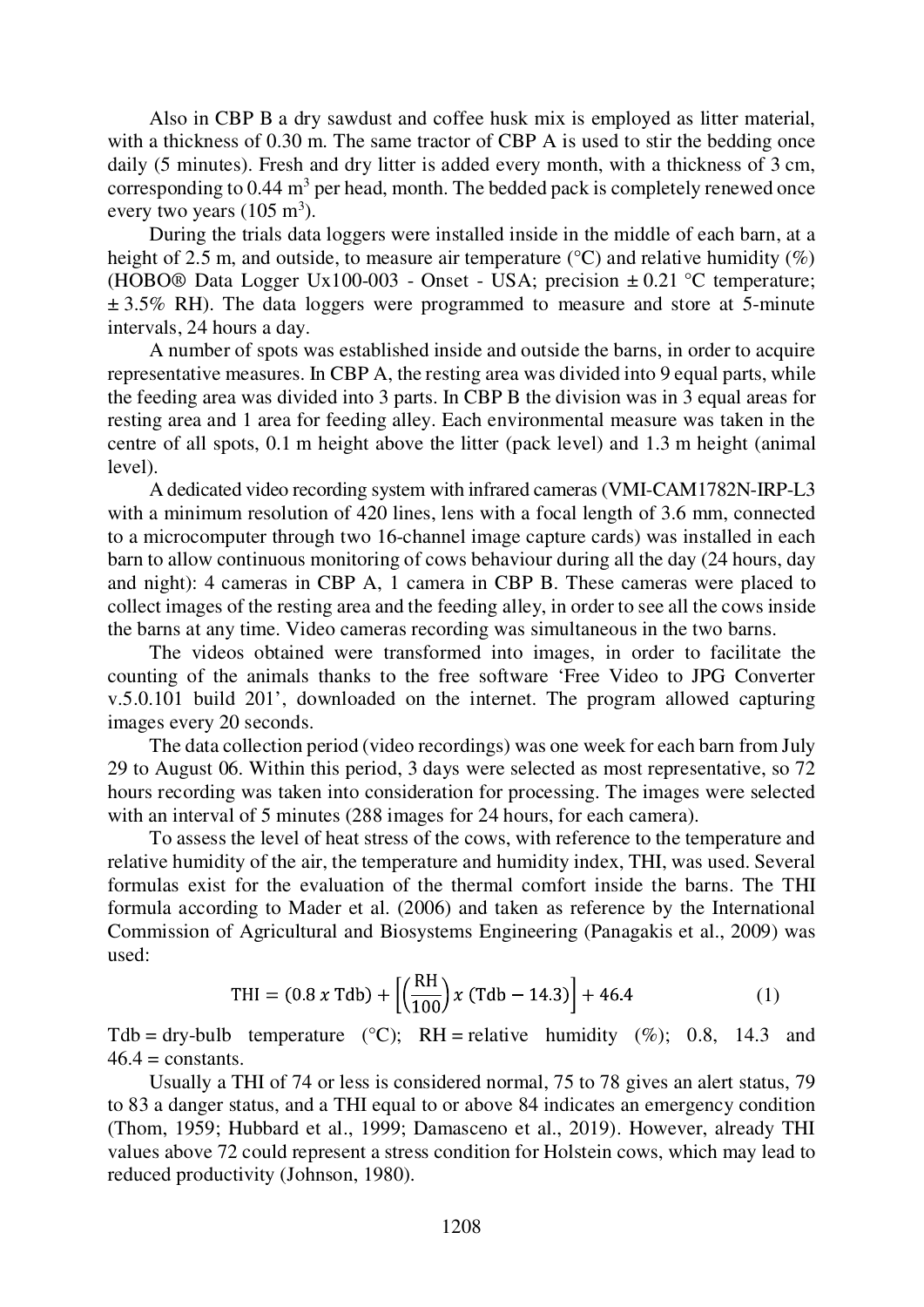#### Statistical analysis

The proportion of cows lying, feeding and standing have been calculated by dividing the number of animals presenting that specific behaviour by the total number of animals within the pen. Cows' behaviour and environmental measures have been collected at 5-minute frequency. Prior to the analysis, data have been grouped by hour. Statistical analysis has been carried out with R (R Core Team, 2019). A mixed model for repeated measures was built for behavioural response variables (lying, feeding, standing) as well as internal THI. All models included the fixed effects of barn and time. Fixed effect of THI was also included in the models for behavioural response variables. All second-order interactions were also tested. In all models, the random effects of hour and day have been included. Results are reported graphically with error bars representing +/- standard error of the mean.

## RESULTS AND DISCUSSION

Air temperature and relative humidity, and consequently Temperature and Humidity Index (THI), have an influence on the behaviour of the cows on the barns. Fig. 2 shows that the THI in CBP A is significantly higher than in CBP B during the night and early morning (between 9 p.m. and 7 a.m.) while during the day (between 10 a.m. and 7 p.m.) THI in CBP A remains signifiantly lower than in CBP B. The extreme values give respectively 52 and 69 as minimum and maximum value of THI

for CBP A and 50 and 72.5 as minimum and maximum for CBP B. These data in comparison with what results in literature (Thom, 1959; Hubbard et al., 1999) allow us to say that the cows are in thermal comfort conditions. Indeed, the  $\bar{z}$ maximum value of THI in the 2  $\overrightarrow{E}$  60 barns is less than 74. But according to Johnson (1980), which sets the maximum comfort value at 72, it is possible to state that CBP B presents a discomfort situation at a peak around 3 p.m. with a THI value of 72.5.

BARN x Time  $P < 0.01$ 65 55 50 1 2 3 4 5 6 7 8 9 10 11 12 13 14 15 16 17 18 19 20 21 22 23 24 Time

 $CBP - A$ 

 $\overline{B}$ 

Fig. 3 and Fig. 4 refer to a



day chosen as representative among the three days considered in the study (as reported in Materials and methods). They show that there is a close relationship between the trend of air temperature and relative humidity and the behaviour of the cows inside the facilities. In effect, the cows change their behaviour in relation to environmental conditions inside the barn (Barbari et al., 2010).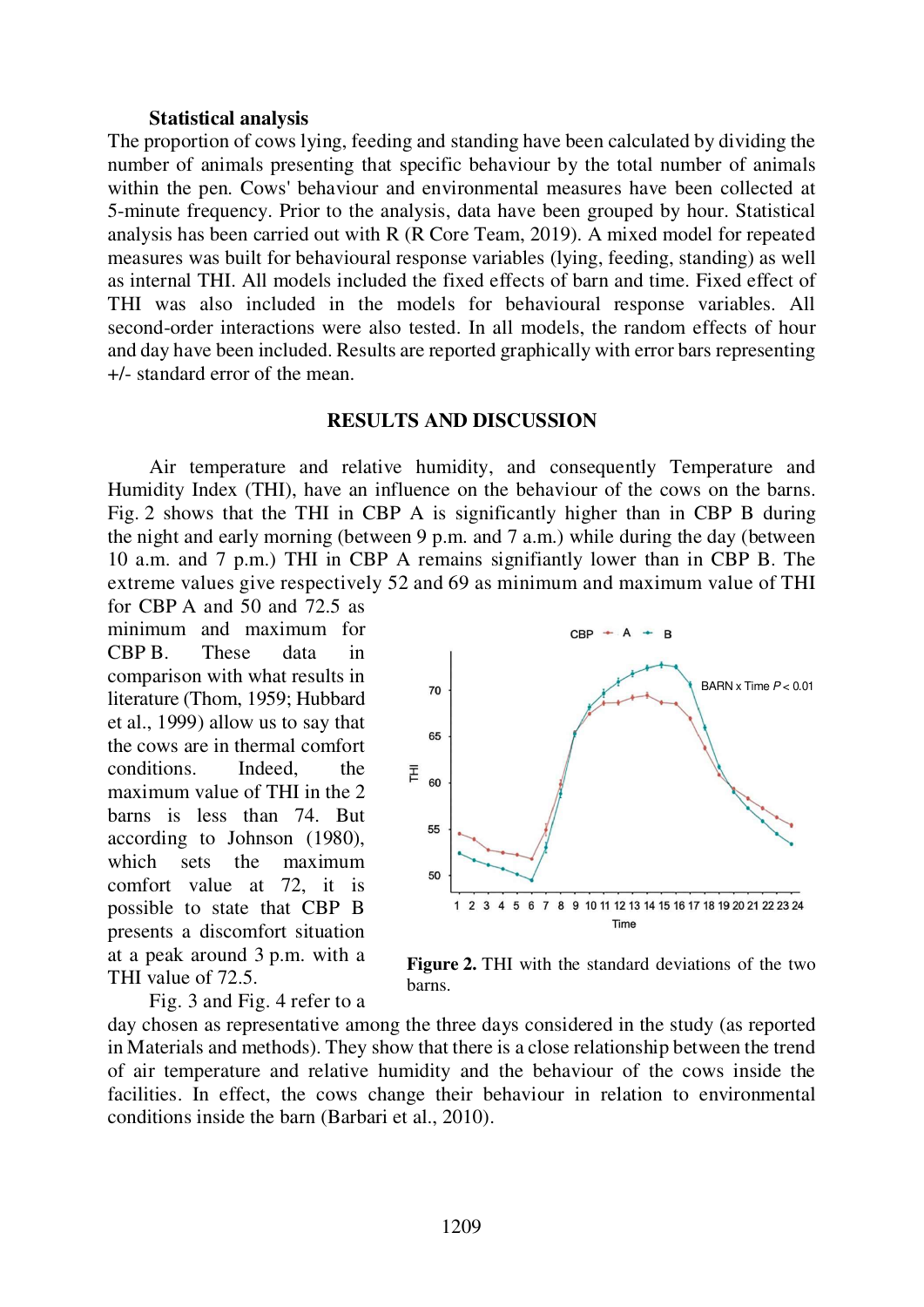

Figure 3. Behaviour of cows, air temperature and RH inside CBP A, Day 1.



Figure 4. Behaviour of cows, air temperature and RH inside CBP B, Day\_1.

A strict relationship between the environmental parameters and the activities of animals inside the barn was remarked in several studies. Provolo & Riva (2009) pointed out that the proportion of cows resting in freestalls during the day, unaffected by milking or feeding, goes from 30% in hot periods to 75% in winter. In other words, in cold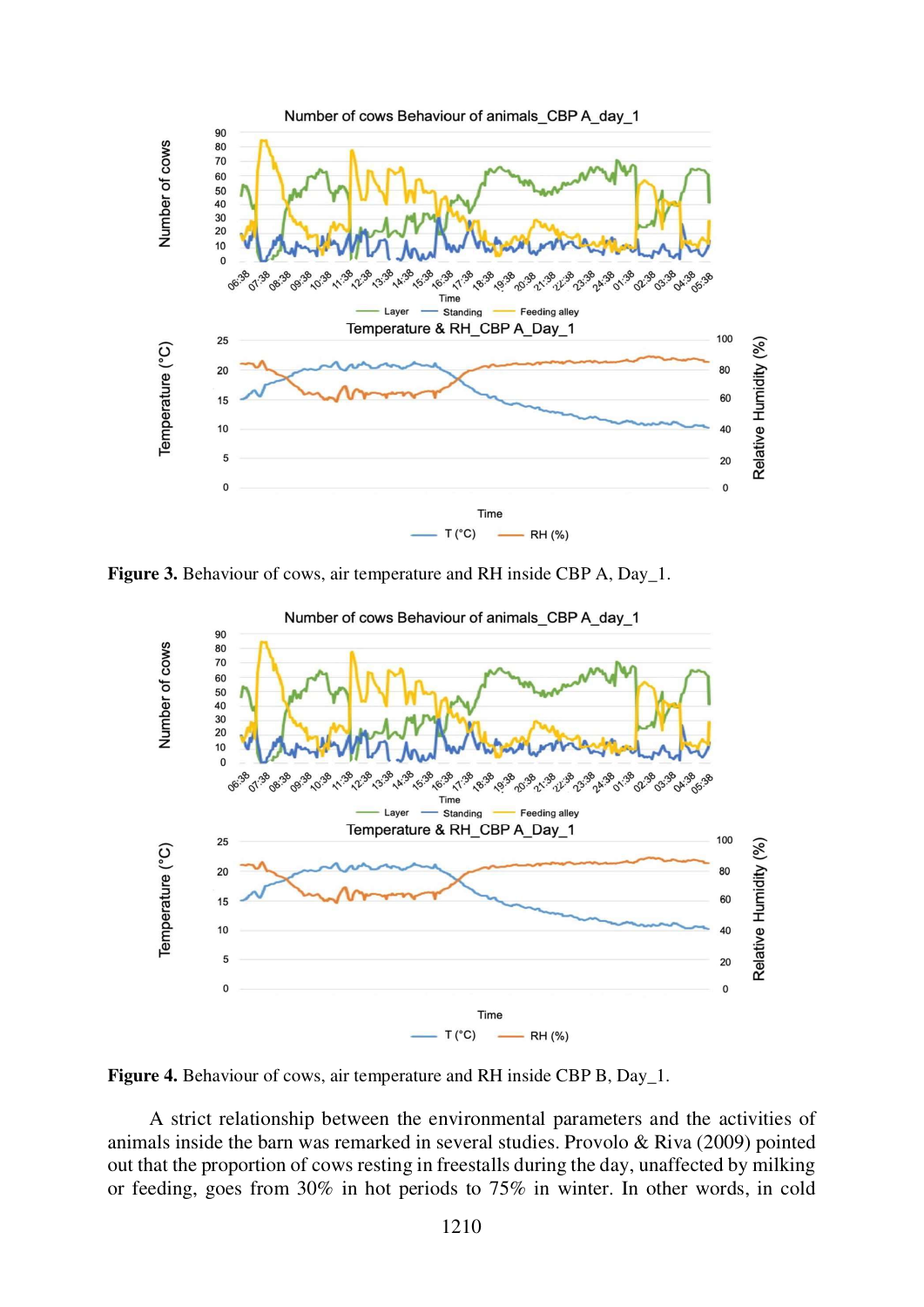conditions the cows stay longer in position of lying down, resting, during which time they ruminate the most. But when it is warmer, the animals are more inclined to stand up, to look for the cooler places in the barn, such as the feeding aisle, which often has a cooling system, to find comfort, rather than lying down. This is confirmed by Perissinotto et al. (2006) which found that the cows spend more time near the sprinkling systems, especially in the feeding area.

The way cows behave during the day is strongly linked to their state of comfort or non-comfort, as can be seen from Figs. 5–7, which relate behavioural trends to THI in the two facilities.



Figure 5. Interaction effect of barn x time (a) and barn x THI (b) for laying behavior.

Analysis of cows' behaviour highlighted that the interaction of BARN x Time significantly affected lying time (Fig. 5, a). Overall, cows in CBP B spent more time lying than those in CBP A ( $P \le 0.01$ ). The difference between CBP A and CBP B in the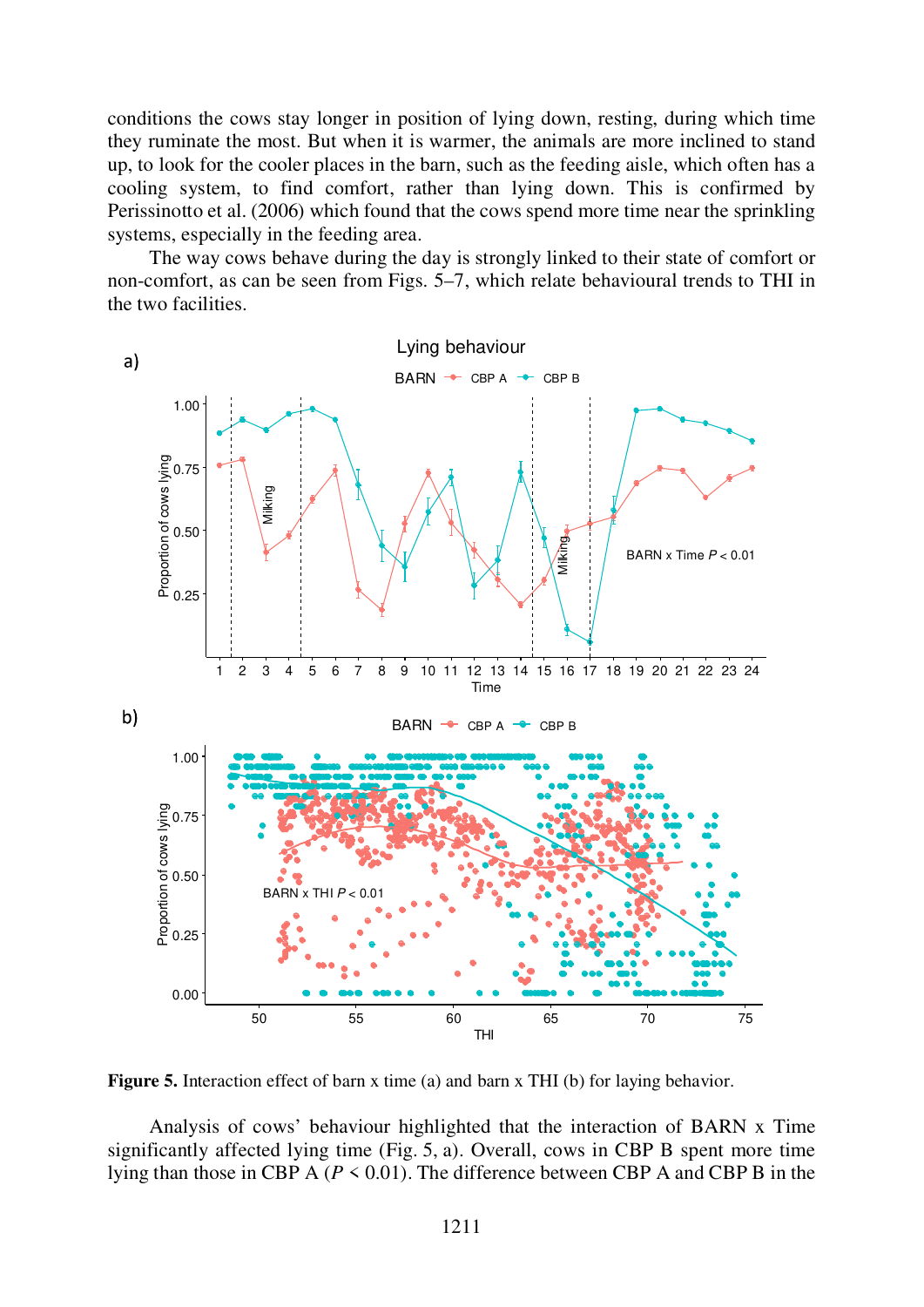proportion of cows lying is particularly evident during night and early morning (between 7 p.m. and 8 a.m.). During daytime (between 9 a.m. and 6 p.m.), when animals tend to be more active, inconsistent differences in laying time were found.

Lying time was also affected by BARN x THI interaction (Fig. 5, b). Cows in CBP B showed to rest more than cows in CBP A at low THI. The proportion of cows lying in CBP B decreased rapidly with increasing THI while lying behaviour of cows in CBP tended to remain stable across a wide range of THI.



Figure 6. Interaction effect of barn x time (a) and barn x THI (b) for standing behaviour.

Analysis of standing behaviour also revealed a significant BARN x Time interaction (Fig. 6, a). On average, cows in CBP B spent significantly more time standing than those in CBP A ( $P \le 0.01$ ). However, like for resting behaviour, the difference in standing time varied throughout the 24 hours. A higher proportion of standing cows was recorded in CBP B than in CBP A during the daytime (between 7 a.m. and 6 p.m.) while the opposite occurred during the night (between 7 p.m. and 6 a.m.). Overall, standing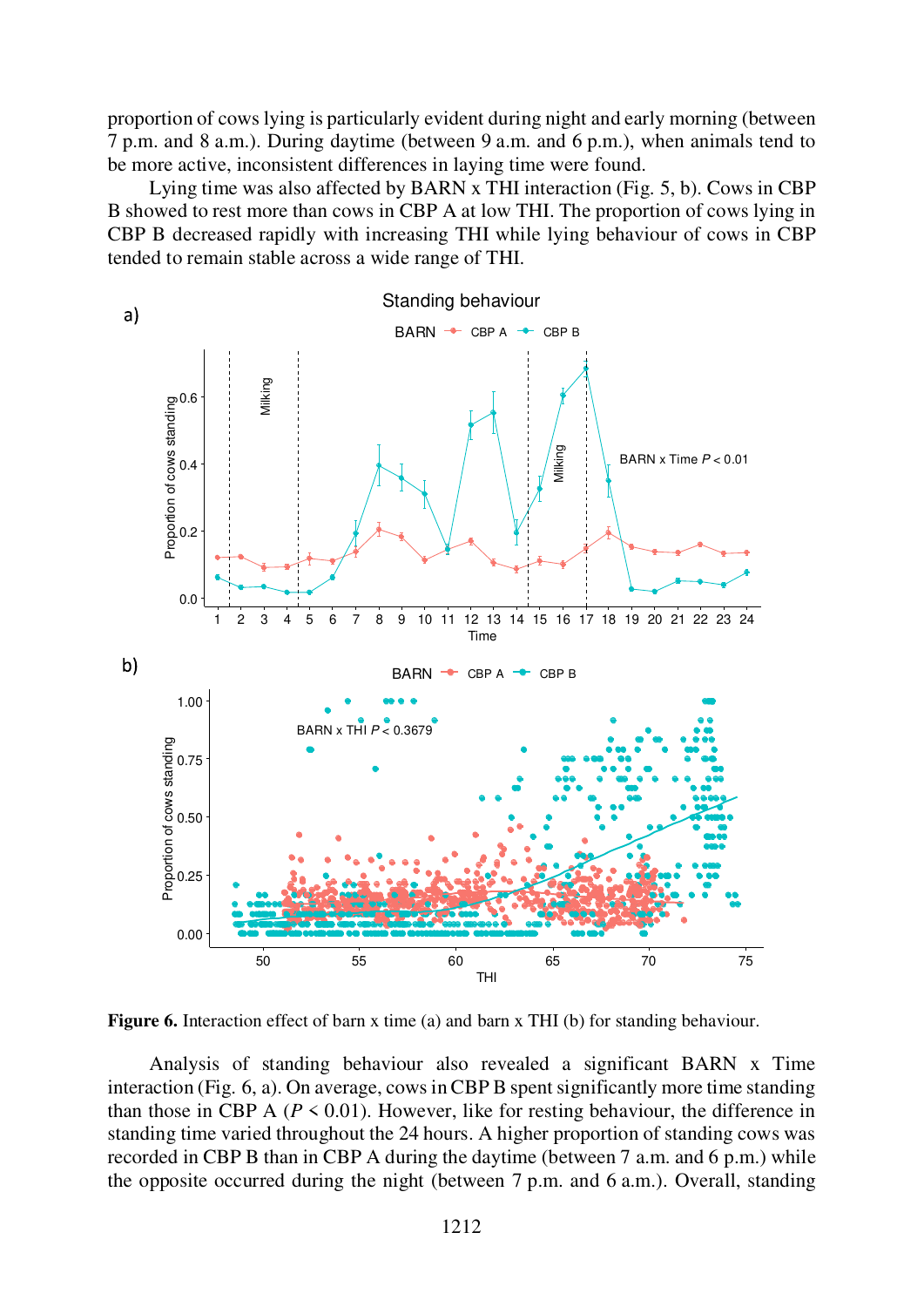time tended to increase with increasing THI ( $P = 0.076$ ). Even though the interaction BARN x THI was not statistically significant, the standing behaviour of cows in CBP B showed to be more susceptible to variations in THI compared to CBP A, where standing behaviour seemed to be unaffected by THI (Fig. 6, b).



Figure 7. Interaction effect of barn x time (a) and barn x THI (b) for feeding behaviour.

The model fitted for feeding behaviour showed that cows in CBP A spent consistently more time eating than those in CBP B ( $P \le 0.01$ ). As for both resting and standing, the BARN x Time interaction significantly affected feeding behaviour (Fig. 7, a). The difference between the two barns in the proportion of cows feeding was wider during the daytime than during the night. In both barns, the proportion of cows feeding increased with increasing THI ( $P = 0.011$ ). The effect of THI on feeding time differed between the two barns as showed by the significant BARN x THI interaction (Fig. 7, b). In CBP B feeding time increased with increasing THI whereas feeding behaviour of cows in CBP A remained rather stable across various levels of THI.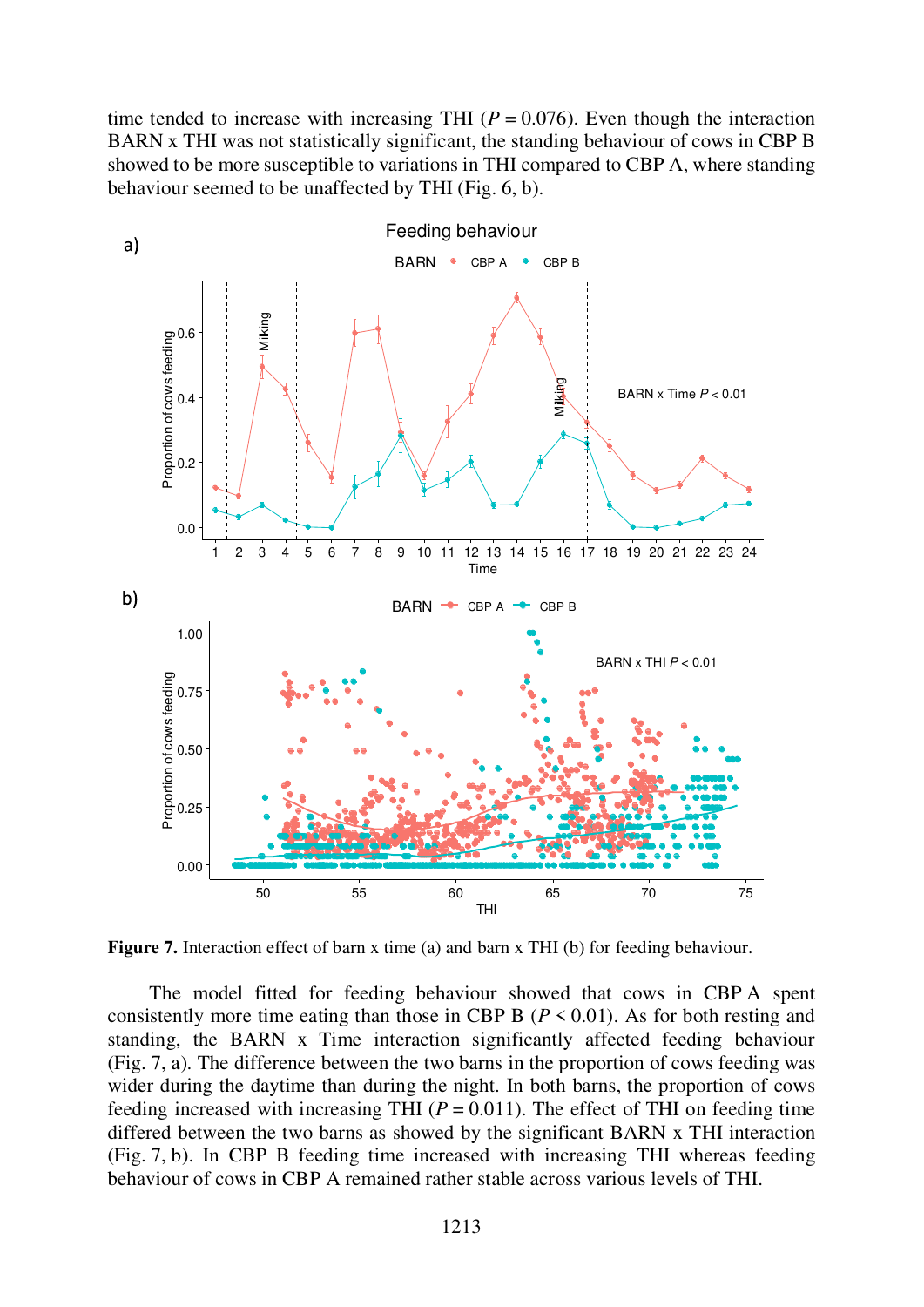A comparison of the graphs which compare the behaviour of the cows and the THI values confirms that for lower THI values the tendency of cows to be in rest position than in standing position is higher and vice versa for high THI values. This is more noticeable for CBP B than for CBP A which has a climate control system. In other words, when the cows are in thermal comfort, they prefer to rest. This is confirmed by several authors including Leso et al. (2020) who say that with THI < 72 cows rested longer and walked less (12.7 h d<sup>-1</sup>, 71.6 steps h<sup>-1</sup>) than with THI  $\geq$  72 (7.90 h d<sup>-1</sup>, 120.8 steps h<sup>-1</sup>).

### **CONCLUSIONS**

The results show that the cows housed in the closed barn, with forced ventilation, in winter season were in good thermal conditions, which were fairly constant, while in the open barn the internal microclimatic conditions were more subject to environmental climatic conditions.

A close relationship was found between the trend of air temperature and relative humidity inside the facilities and the behaviour of the cows. The number of cows at rest, in CBP B, decreased as the THI value rose. In CBP A, the behaviour of the cows in relation to THI was much more constant.

A good layout and management can allow this innovative compost-bedded pack system to achieve its objectives. This essentially consists of a good control of moisture of the bedding by cultivating it regularly, with the continual supply of new material for the bedding, in sufficient quality and quantity, and an adequate space given to the cows (not less than  $10 \text{ m}^2 \text{ cow}^{-1}$ ). An appropriate control of microclimatic conditions inside the barn is fundamental to guarantee good welfare of the cows, as proven in this study based on the analysis of behavioural patterns.

ACKNOWLEDGEMENTS. The authors are thankful to the Federal University of Viçosa for this opportunity. This work was carried out with the support of CNPq, National Council for Scientific and Technological Development – Brazil.

#### **REFERENCES**

- Andrade, R.R. 2020. Compost barn with tunnel ventilation system. Balde Branco, Dec.2020/Jan.2021, 50–55 (in Portuguese).
- Barbari, M., Leso, L., Rossi, G., Scaramelli, A. & Simonini, S. 2010. Influence of cooling systems on the behaviour of dairy cows housed in cubicle barn. In: CIGR XVII World Congress, Québec City, Canada, June 13–17, pp. 1–10.
- Barberg, A.E., Endres, M.I., Salfer, J.A. & Reneau, J.K. 2007. Performance and welfare of dairy cows in an alternative housing system in Minnesota. J. Dairy Sci. 90(3), 1575–1583. doi: 10.3168/jds.S0022-0302(07)71643-0
- Bewley, J.M., Robertson, L.M. & Eckelkamp, E.A. 2017. A 100-year review: Lactating dairy cattle housing management. J. Dairy Sci. 100, 10418–10431. doi.org/ 10.3168/ jds. 2017-13251
- Black, R.A., Taraba, J.L., Day, G.B., Damasceno, F.A. & Bewley, J.M. 2013. Compost bedded pack dairy barn management, performance, and producer satisfaction. J. Dairy Sci. <sup>96</sup>, 8060–8074. doi.org/10.3168/jds.2013-6778
- Costa, J.H.C., Burnett, T.A., von Keyserlingk, M.A.G & Hötzel, M.J. 2018. Prevalence of lameness and leg lesions of lactating dairy cows housed in southern Brazil: Effects of housing systems. J. Dairy Sci. 101(3), 2395–2405. doi.org/10.3168/jds.2017-13462